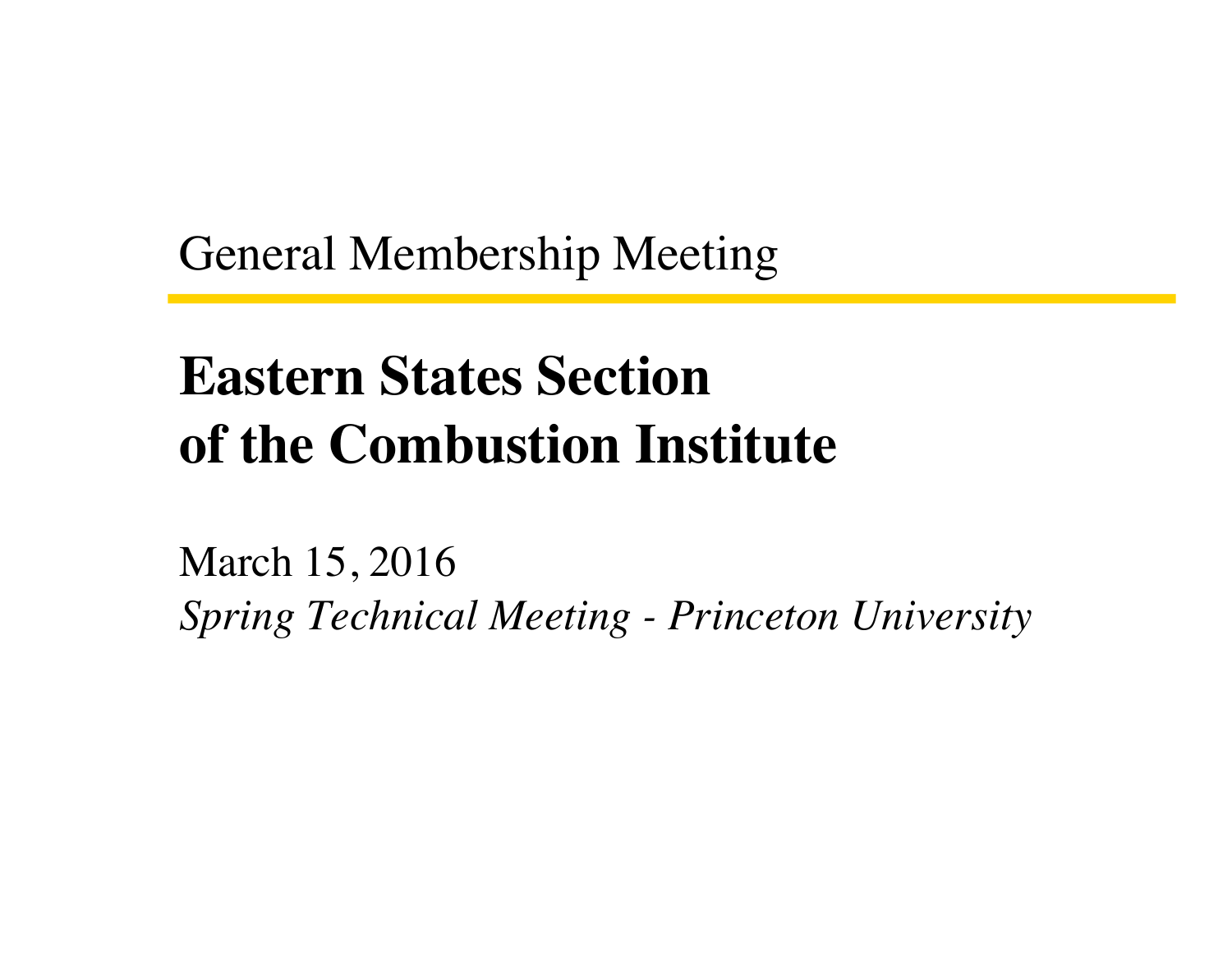### **Executive Board**

#### § Members

- Marcos Chaos (FM Global)
- Graham Goldin (CD-Adapco)
- 
- 
- 
- 
- 
- 
- 
- 
- 
- 
- 

 $\sim$  Slide 2 • Dan Haworth (Pennsylvania State University) *(Past Chair*) • Yiguang Ju (Princeton University) (*Chair Elect*) • Michael Mueller (Princeton University) (*Treasurer*) • Andrew Norris (NASA - Langley Research Center) • Paul Papas (United Technologies Res. Ctr.) (*Secretary*) Perrine Pepiot (Cornell University) Peter Sunderland (University of Maryland) • Chih-Jen (Jackie) Sung (University of Connecticut) *(Program Chair)* • Arnaud Trouvé (University of Maryland) (*Chair*) Wenting Sun (Georgia Institute of Technology) Richard Yetter (Pennsylvania State University)

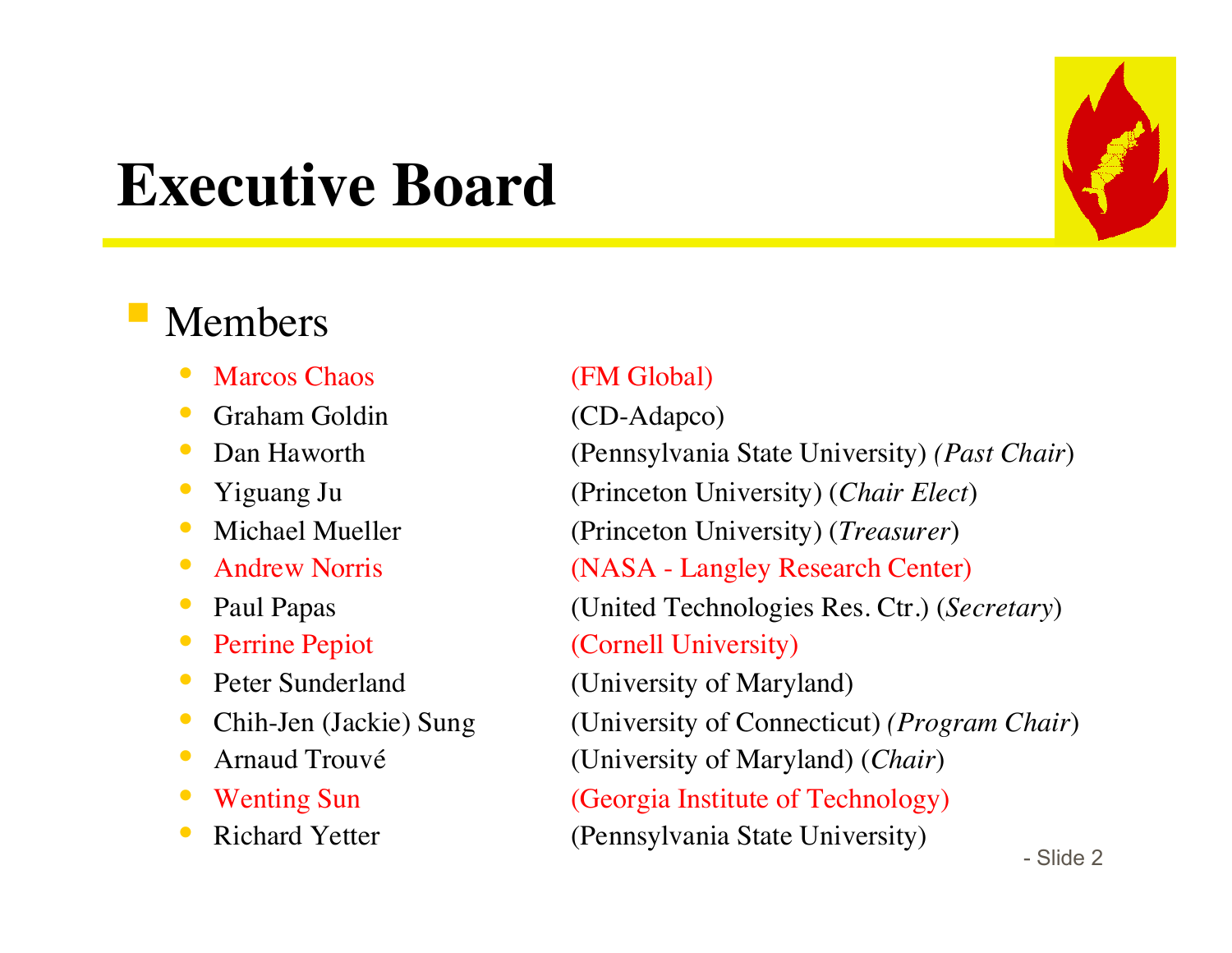

### **Executive Board**

#### ■ Past members (Thank you!)

- Beth Anne Bennett (Yale University)
- 
- 
- 

• Catalin Fotache (United Technologies Research Center) • Hameed Metghalchi (Northeastern University) • William Roberts (King Abdullah Univ. of Sci. and Technol.)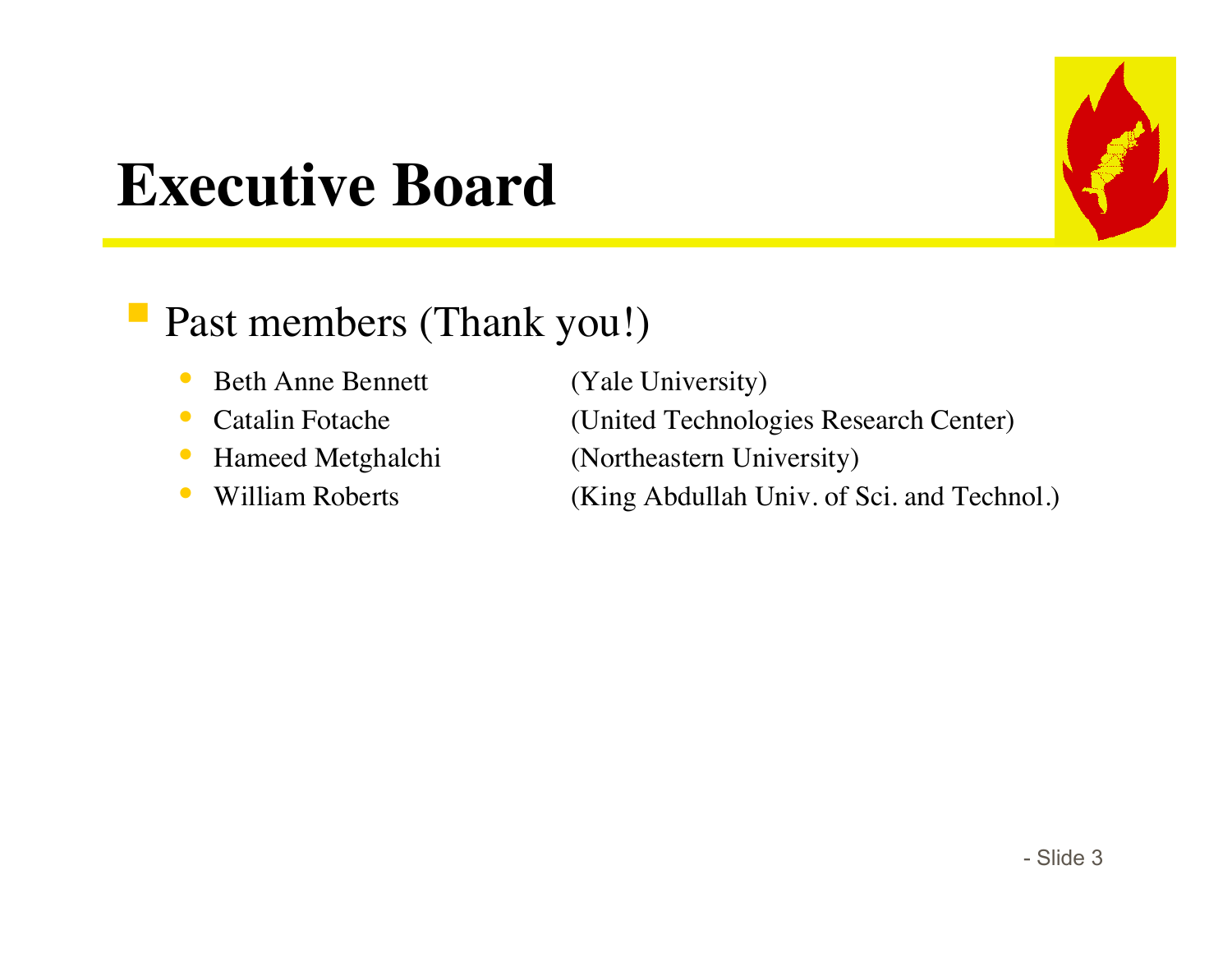

# **Spring Technical Meeting**

- § Local arrangements
	-

• Michael Mueller (Princeton University) (*Treasurer*)

 $-$  Slide 4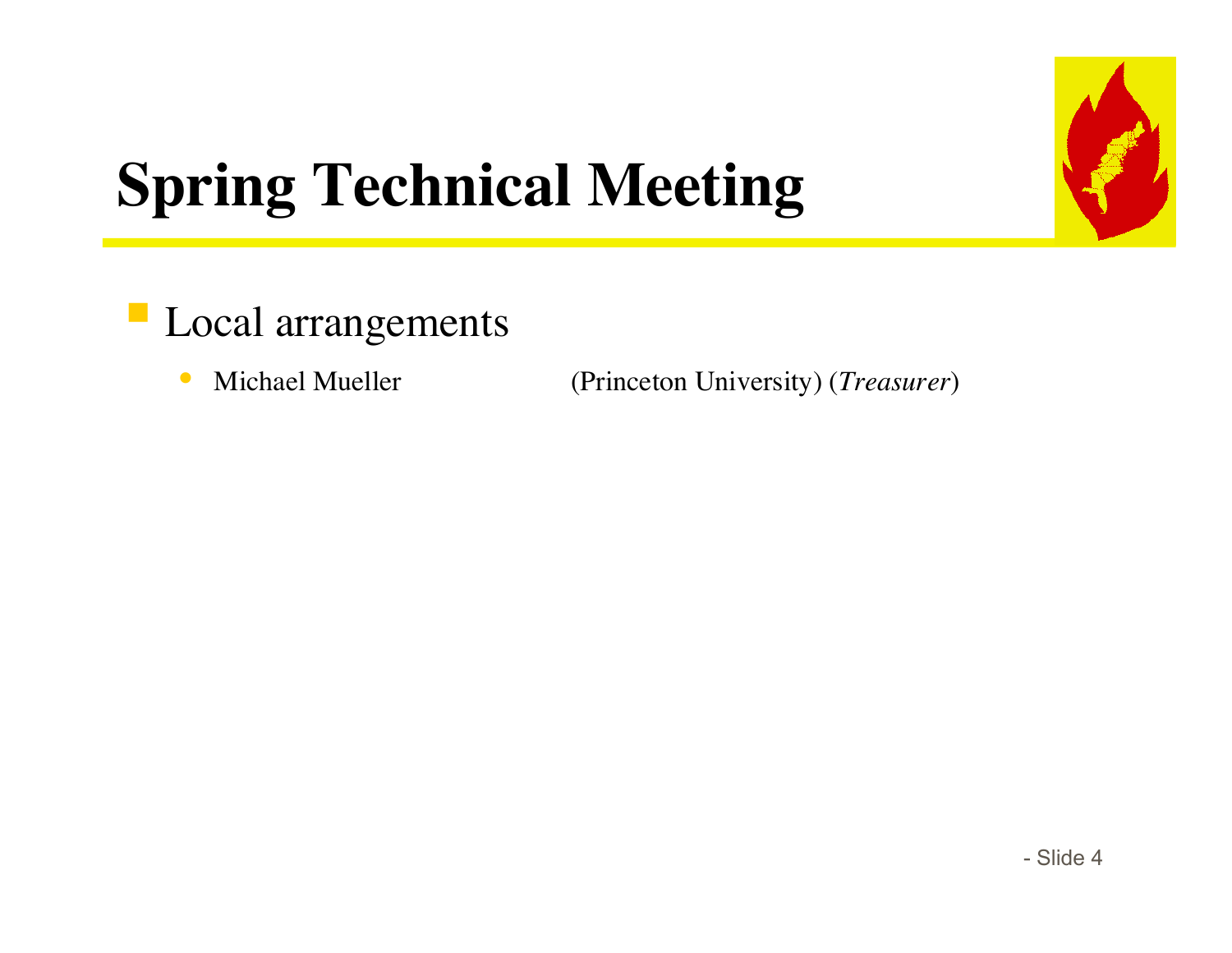

### **Financial Status**

- § Treasurer report
	-

• Michael Mueller (Princeton University) (*Treasurer*)

 $-$  Slide 5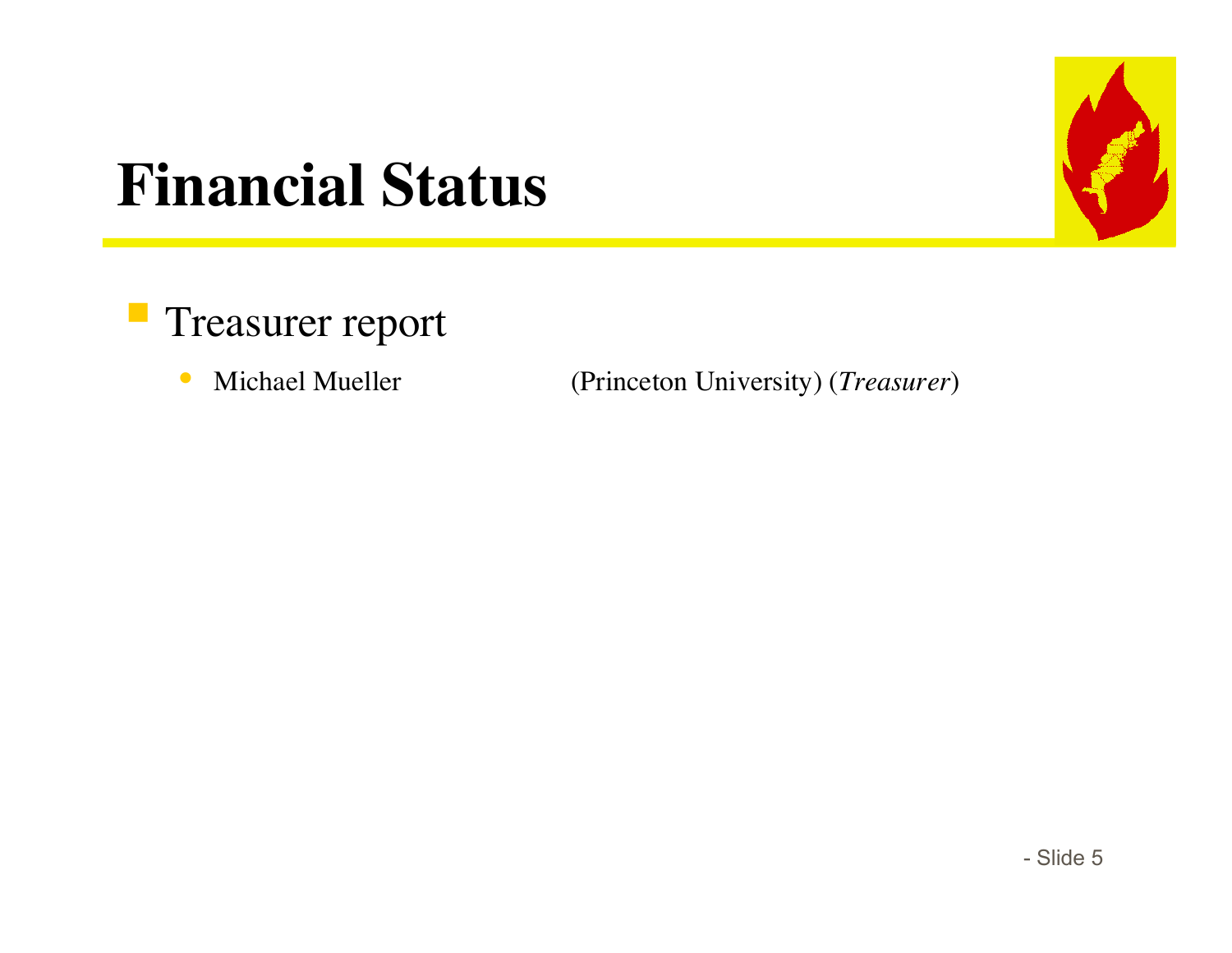### **Website**



### ■ Need to update old website (*http://essci.engr.uconn.edu*)

- 
- 
- 

• Perrine Pepiot (Cornell University) • Chih-Jen (Jackie) Sung (University of Connecticut) *(Program Chair)* • Wenting Sun (Georgia Institute of Technology)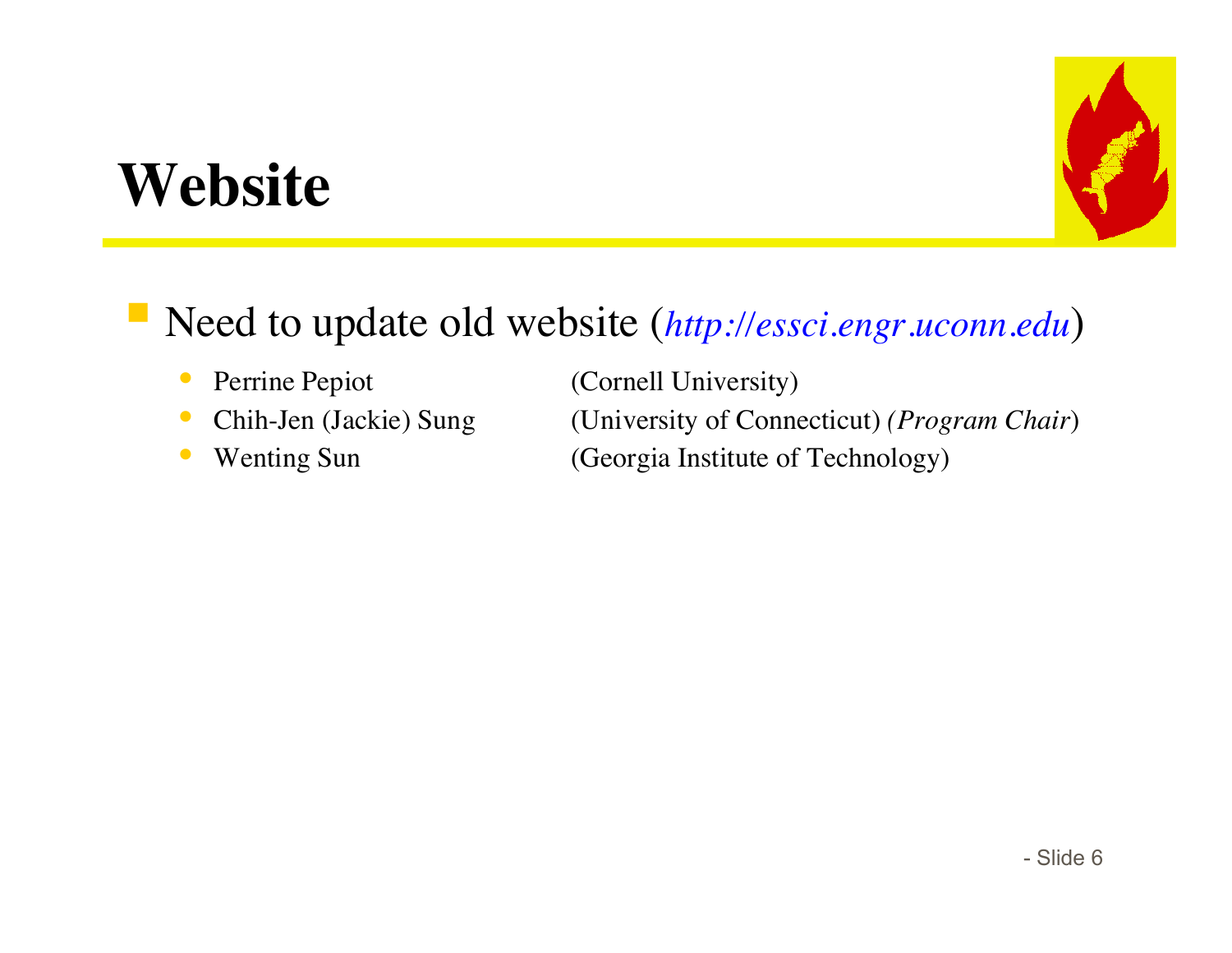### **Outreach**



### **• Efforts to increase combustion visibility**

• Peter Sunderland (University of Maryland)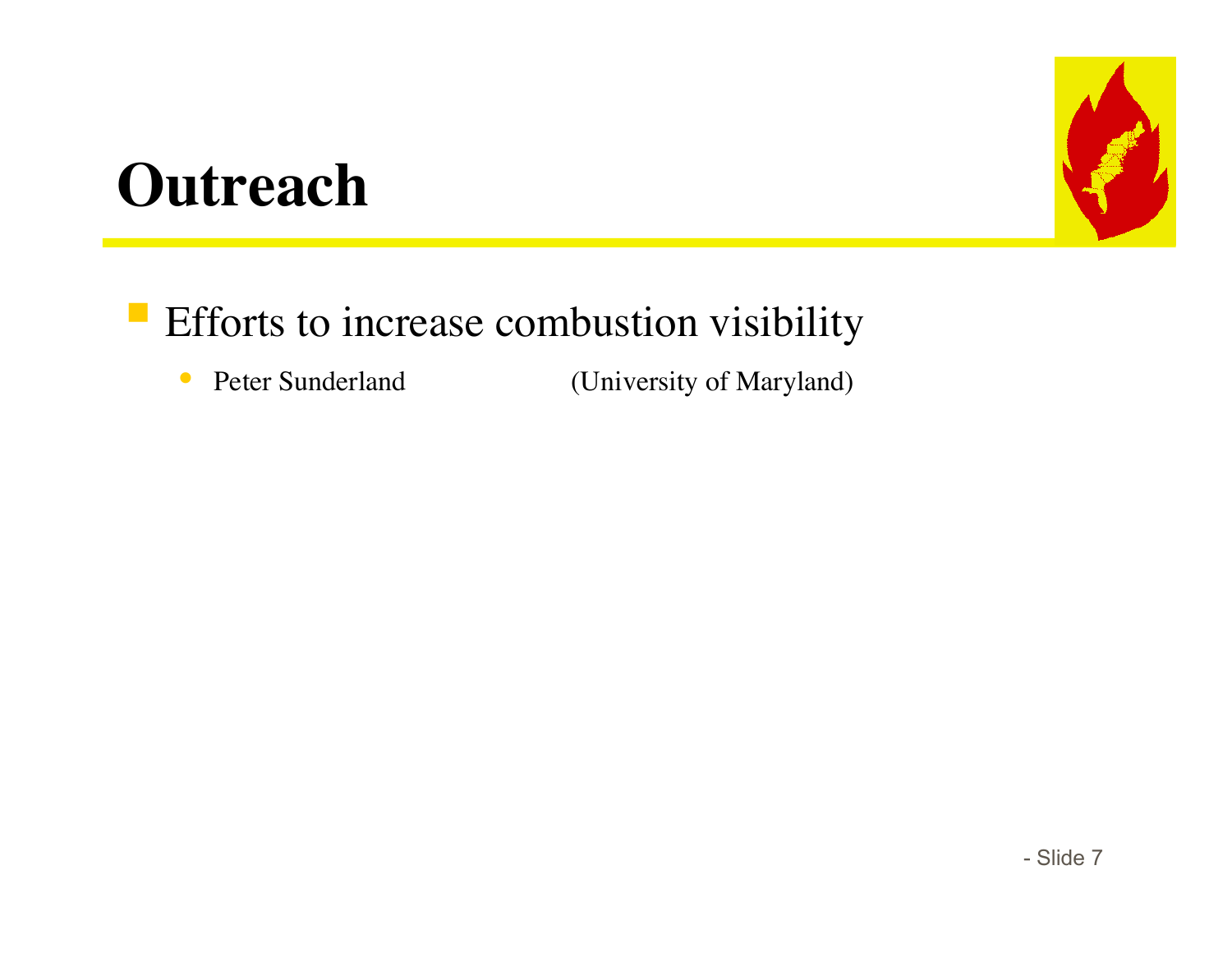

## **National Combustion Meeting**

#### ■ ESSCI will host the next meeting

- 10<sup>th</sup> U.S. National Combustion Meeting University of Maryland, College Park, April 23-26 2017
- Local arrangements: Arnaud Trouvé
- Program: Chih-Jen (Jackie) Sung (University of Connecticut)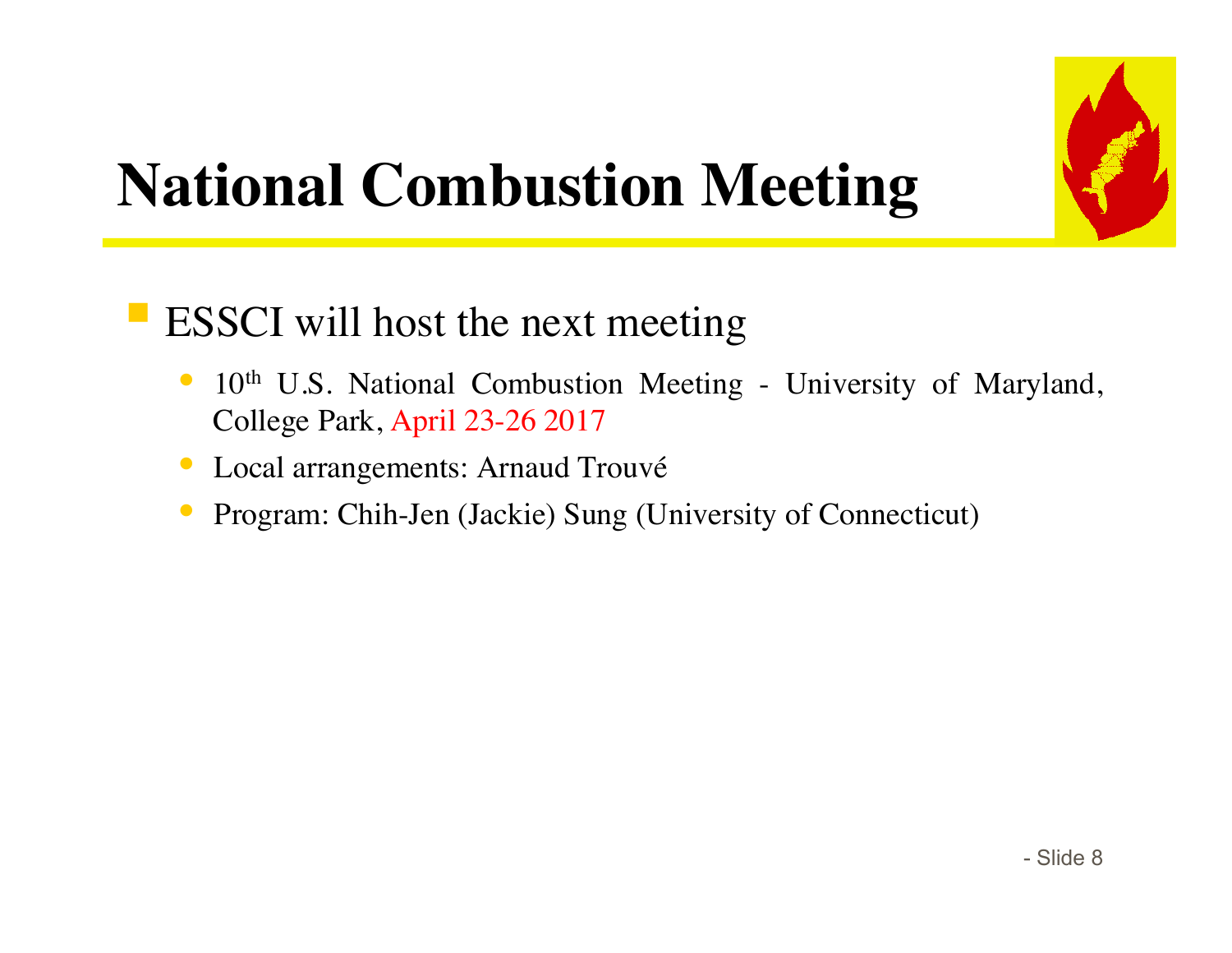

### **Intl. Symposium on Combustion**

### § ESSCI will bid to host the 2020 Symposium

- 38th International Symposium on Combustion (2020)
- Proposal lead: Yiguang Ju (Princeton University)